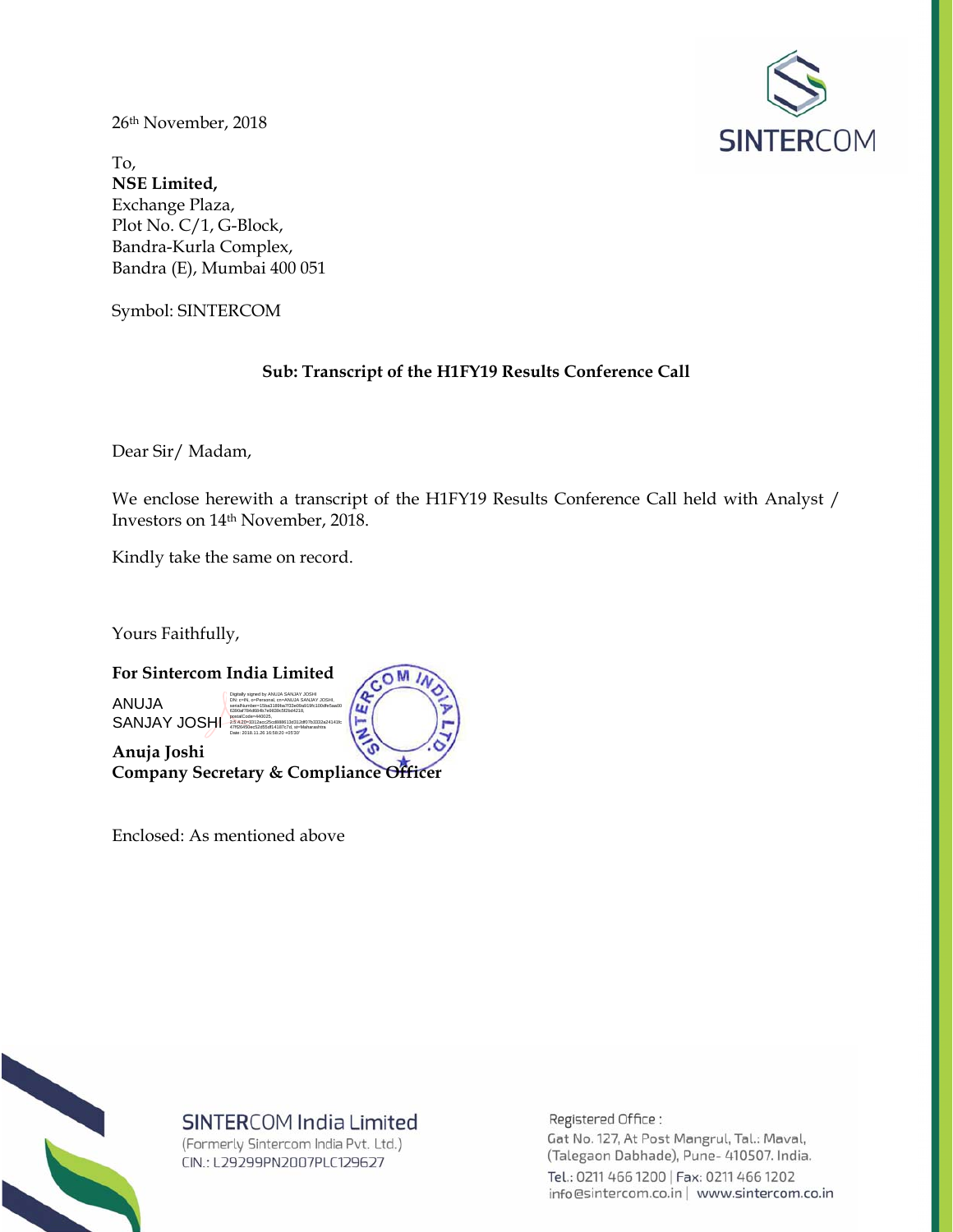

# **SINTERCOM INDIA LIMITED**

# **"Sintercom India Limited H1FY19 Results Conference Call"**

**November 14th, 2018** 

**Management: Mr. Jignesh Raval, Managing Director Mr. Pankaj Bhatawadekar, Chief Financial Officer**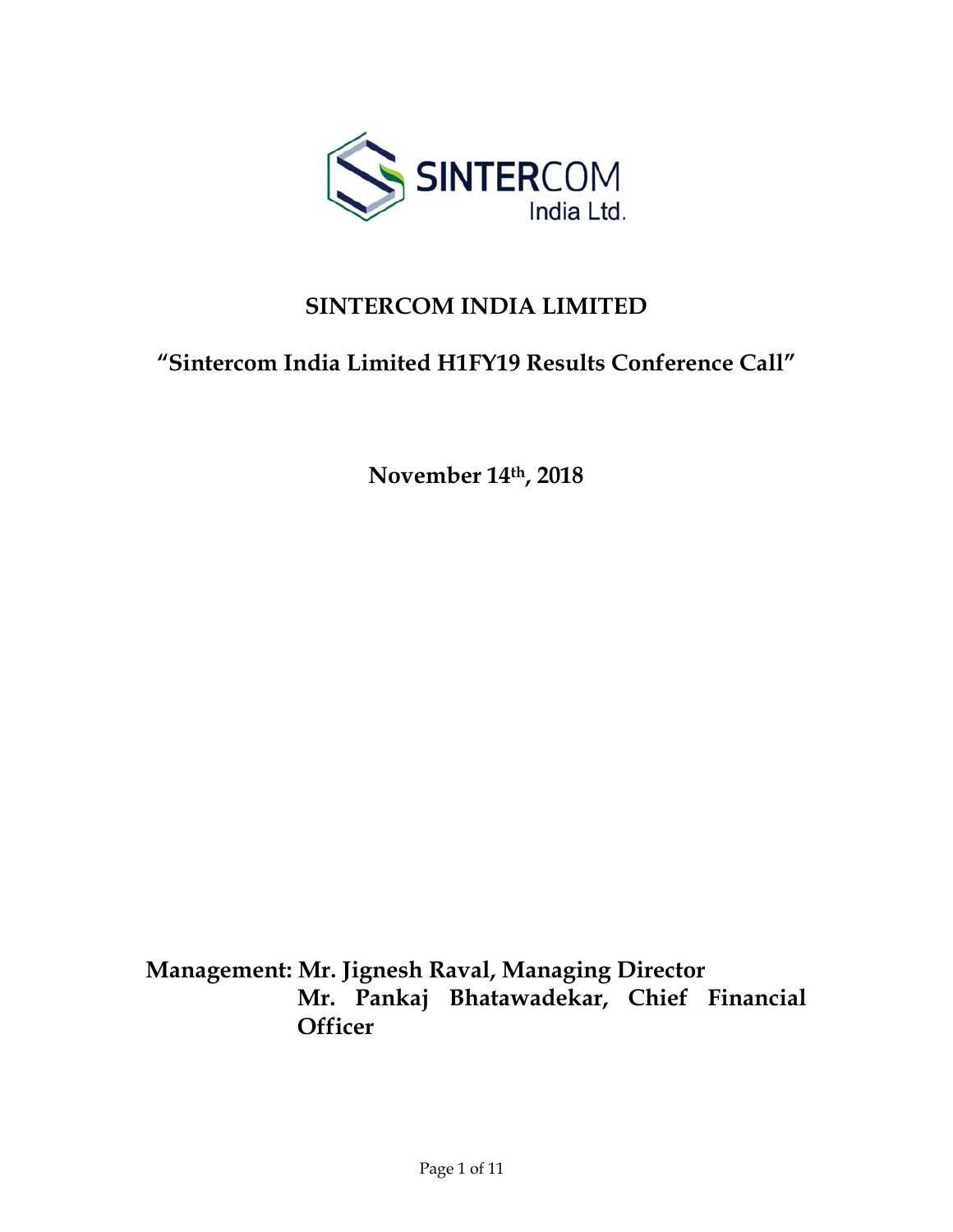

**Moderator:** Good afternoon, Ladies and Gentlemen. I am Lizann, the moderator for this conference. Welcome to Conference call of Sintercom India Limited arranged by Concept Investor Relations to discuss its H1FY19 Results. We have with us today Mr. Jignesh Raval, Managing Director and Mr. Pankaj Bhatawadekar, Chief Financial Officer. At this moment, all participants are in the listen-only mode. Later, we will conduct a question and answer session at that time if you have a question, you may please press '\*' and '1' on your telephone keypad. Please note, this conference is being recorded. I now hand the conference over to Mr. Jignesh Raval, Managing Director, Sintercom India Limited. Thank you and over to you, sir.

**Jignesh Raval:** Thank you all for your time today and good afternoon everyone. Before talking about the financial performance in H1FY19 I would like to share a small brief about our company. Sintercom was incorporated in 2007 and we are based out of Pune. Our company started its commercial production in 2010 and we are into manufacturing of sintered metal component to various leading auto OEMs. We have a joint venture with MIBA Sinter Holding, GmbH from Austria and BRN Industries Limited, Mauritius. MIBA has over five decades of experience in the sintered industry and have the global presence. We got listed on NSE emerge platform in month of February 2018. We specialize in manufacturing medium to high density sintered components for auto engines, power trains and exhaust system. Sintercom's broad product portfolio includes powertrain which always include the engine and transmission, the body chassis and EV segment. Our clientele includes the top Indian OEMs like Maruti Suzuki, Mahindra, Fiat, Bajaj and Hyundai.

> Now, let me take you through the financial performance in first half of FY19 (H1FY19). Revenue from operations for H1FY19 stood at Rs. 42.31 crore, a growth of 17% y-o-y. The top line growth was mainly driven by increase in volume and the various new programs getting into serial production by our customer for example launch of Marazzo by Mahindra and Mahindra. The EBITDA for H1FY19 stood at Rs. 9.62 crore, up 13.3% y-o-y. There is a 75 basis points drop in the margin as raw material cost has increased marginally on account of increase in the global metal prices. We do have quarterly pass on arrangement with our customer. However, there is always a lag of one quarter so the impact of the increase in this quarter will be received in the next quarter. Further, there has been a slight increase in our Gas and logistic cost during the last quarter due to the increase in the diesel cost. However, PAT reported a healthy increase of 47% at Rs. 3.4 crore for H1FY19 mainly helped by increase in the top line and other incomes. Interest cost also witnessed marginal drop of around 4%. H1FY19 PAT margin stood at robust 8.05% as compared to 6.41% in H1FY18. Earnings per share of H1FY19 stood at Rs. 1.41 as compared to Rs. 1.21 for H1FY18. During the year, we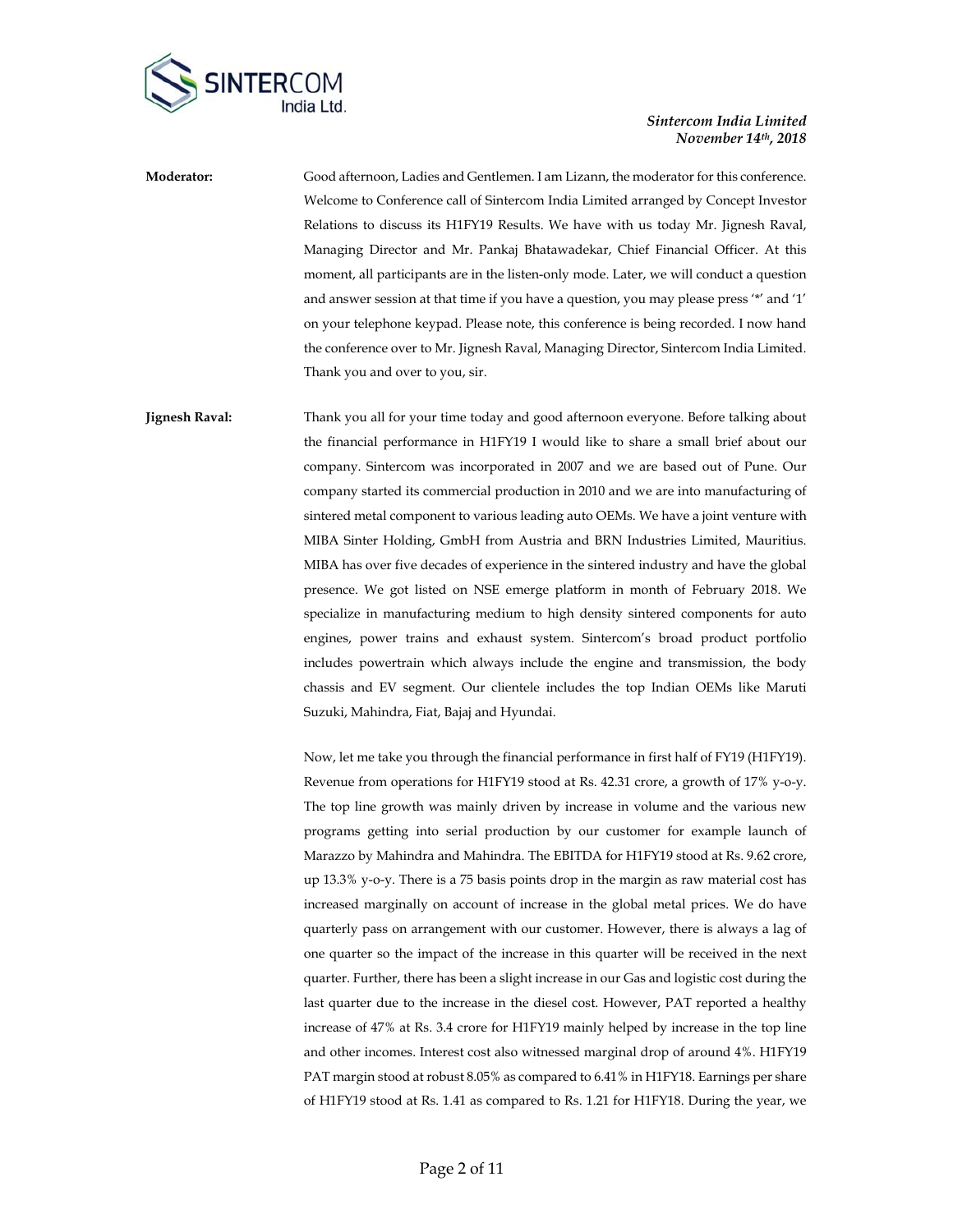

have received a business nomination from Suzuki Motor Corporation Gujarat, Ina Bearings which is a part of a Schaeffler Group. Also, we have started development of zero backlash gear for Fiat India which will be on Jeep Compass vehicle. We can proudly say that we are the first sintered player in India to develop the Zero-backlash gear. This is useful for BS VI application. Majority of the CAPEX which we had planned from IPO processed has been installed and in operation as on date. This will help us to boost our revenue from H2FY19 that is all from my side, now I open the floor for question. I and Pankaj will be happy to answer them.

**Moderator:** Thank you. Ladies and Gentlemen, we will now begin the question and answer session. Anyone wishing to ask a question may please press \* and 1 on your touchtone telephone. If you wish to remove yourself from the question queue you may press \* and 2. Participants are requested to use handsets while asking a question. Ladies and Gentlemen, we will wait for a moment while the question queue assembles.

> The first question is from the line of Raghavendra Kedia from MH Capital. Please go ahead.

- **Raghavendra Kedia:** My question to the management team is in regard to the measure they have taken in terms of improving the PAT margin and going forward we will see this the PAT increasing on a q-o-q basis in terms of the forecast and also if you can give some color on the growth in terms of the volume for the next year ahead.
- **Jignesh Raval:** See, if you look at the trend of Sintercom. I will give you just a little brief on PAT margin. If you look at FY2016-17 where average conversion was around Rs. 480 per kg in 2016- 17; in FY2017-18 our per kg conversion has raised from Rs. 480 to Rs. 500 and now we are at Rs. 535. Moving forward, more and more complex products are required in the Indian market because of the BS VI coming into the regulation from April'20. So, we see there is a big potential for us to play in this market with a more complex product and that way our PAT will make improvement which you see on quarterly basis. And, obvious the top volume, volume also plays a major role here as you see auto sector has overall grown by 7% in FY2018-19 compared to last year, obviously last month is only a drop which we have seen in October but that is a temporary. We see the production has not been reduced by any OEM; so, the production rate is still going on very well as per their plan.
- **Moderator:** Thank you. The next question is from the line of Sunny Agarwal from PNB Investments. Please go ahead.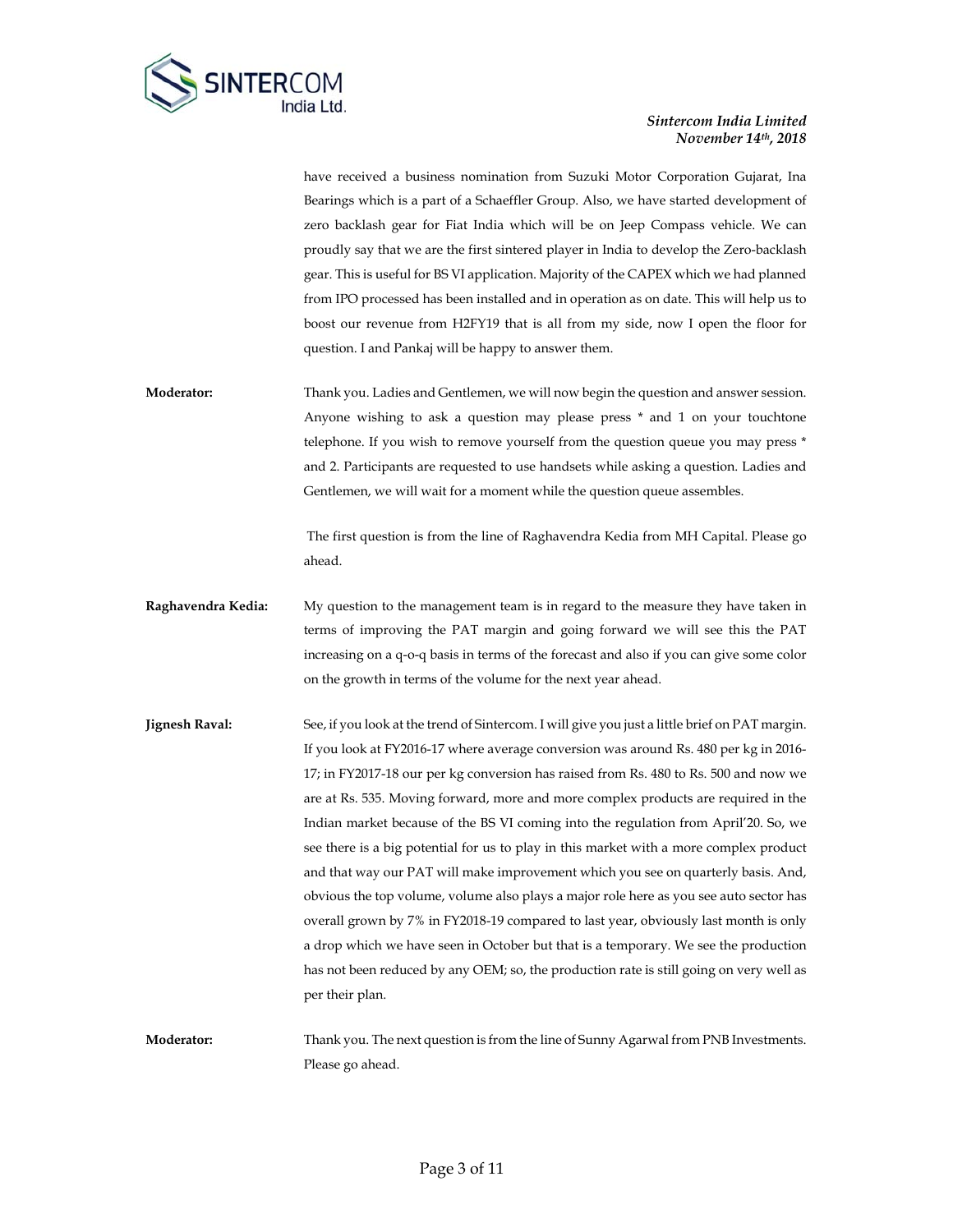

- **Sunny Agarwal:** Sir, just would like to understand as duly to the fact with the India moving to the BS VI norm from April'20**.** There will be requirement of lighter component and increase in fuel efficiency so how big opportunity do you see for Sintercom going forward? If you can quantify that either in terms of kg or in terms of value and how Sintercom plays to encash on that opportunity.
- **Jignesh Raval:** I will give you the obvious. You may have seen our presentation which is there on the NSE website and also on our website. Where, in one of the slides, we talk about the global benchmark data with respect to kg per vehicle listed product and these are mainly towards the passenger vehicle. So, the global benchmark data is ranging from 18 kg to 12kg; whereas in India today if you ask me it is somewhere around 5.5 to 6 kg. So, obvious there is a big potential, when Europe went from, in 2013-14 when they went from Euro 4 or Euro 3 to Euro 6 in a phase wise manner they have added almost 3 to 4 kg additional component per vehicle. And, obviously the engine size talk because in average engine size in Europe is around 1.8 liter to 2 liters whereas in India we have grown up to 1.2 to 1.3 liter today. But, obviously moving forward when the engine size will become obvious the per kg opportunity will obviously increase. Based on that one only we went with IPO and we have installed capacity where today this year my installed capacity is around 3600 tons. But, today based on my order book I should be roughly around 1800 to 2000 tons. So, obviously looking at opportunity, we are ready for that.
- **Sunny Agarwal:** Okay. And, by what time we expect this capacity to be utilized fully 3600 tons?
- **Jignesh Raval:** We always look at, when I reach to a level of 75% utilization obviously we will place a new order we are expecting next year, end of next year we should be almost reaching around 65% to 70% based on today's book and business.
- **Sunny Agarwal:** So, by FY20 we will be around 65 to 70% of the capacity utilization?
- **Pankaj Bhatawadekar:** So, our next round of investment should be sometime around FY20-21 for less capacity we should be probably reaching 75% so we will have to go for investment that time, this is based on the current order book what we have in our hands.
- **Sunny Agarwal:** Okay. Sir, if can quickly update us on new product development and new client addition what is the trend over there and that is all from my end, thank you.
- **Jignesh Raval:** Currently, in terms of new product development obvious as I mentioned in my speech we have just got award from Fiat which we are developing zero backlash gear, we have been awarded by Suzuki Moto Corporation Gujarat (SMG) where there plan obvious it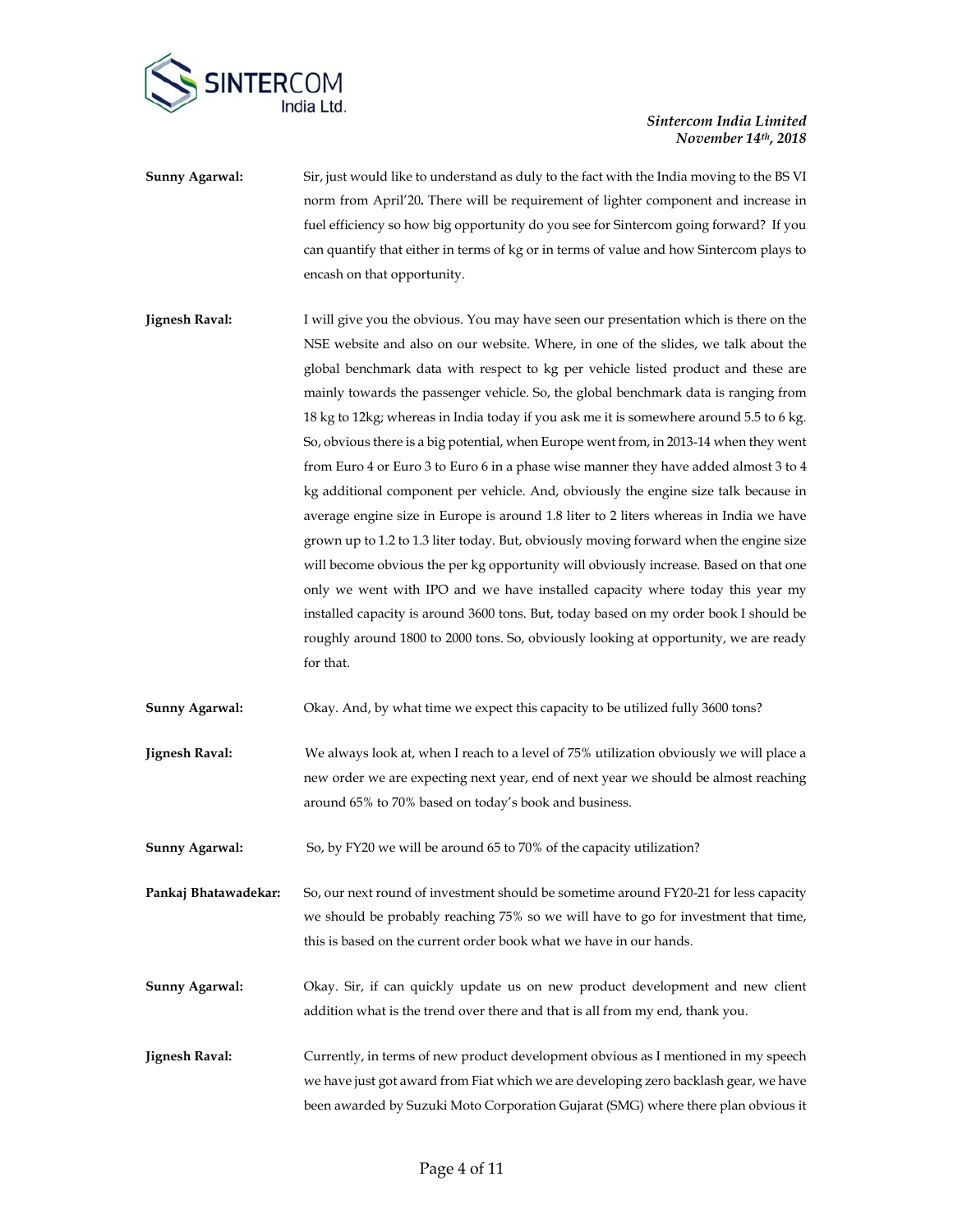

is a publish already plan that this year they making 250,000 vehicles. Next year, that will become a half a million and then year after that it will become one and a half million and their target is to make a three million vehicle in next six year starting from today. So, that is one basket which is rapidly growing with us because we are almost single source lot of product with SMG. Parallelly, we are in discussion with the PSA group which is just putting up a plant in Hosur so that is a new customer which we are discussing and the product what they are talking about it is currently supply from our joint venture partner in China so it is a technology transfer product for us. So, these are the current pipelines. Obviously, every day you hear about MG Motors are coming, Kia Motor is also coming but till the discussions are going on nothing yet in our basket is concrete.

**Moderator:** Thank you. The next question is from the line of Shivang Unadkat from ITI Capital. Please go ahead.

**Shivang Unadkat:** Sir, one question that I had was regarding the export orders that you all are going with respect to your JV partner, so there was an intimation that there is some royalty that is paid to them at 3%, is this fixed or is this a variable royalty?

- **Pankaj Bhatawadekar:** See, this royalty what we pay to our joint venture MIBA is only on the products what the technology has been transferred for and these products are only for the Indian OEM market, this product are not for exports. So, the royalty is not on any export orders and talking of our export orders we currently are focusing mainly on the domestic market since our demand what we see for the technology is from the Indian market. Initially, we used to do lot of export but because of the margins not being very good we have got rid of those products and now we are focusing only on very highest trends gears and technology products in India. Talking of this royalty, this is 3% on those products for a period of 5 years. So, once the 5 years finish the products can still be sold in the market but royalty will exhaust.
- **Shivang Unadkat:** Okay. Is there any restriction on exports to any specific region because of our technology transfer agreement or there is no such restriction?
- **Pankaj Bhatawadekar:** There is no objection or restriction. But, as a gentlemen commitment, it is that we will not be competing with MIBA directly or wherever they are supplying as a customer and it is vice versa. So, any requirement in Indian market for any special product it will be developed through Sintercom and locally supplied.
- **Jignesh Raval:** Just to give you little background about this industry. Whatever products we are making these are all structural products, obviously your first prove yourself will be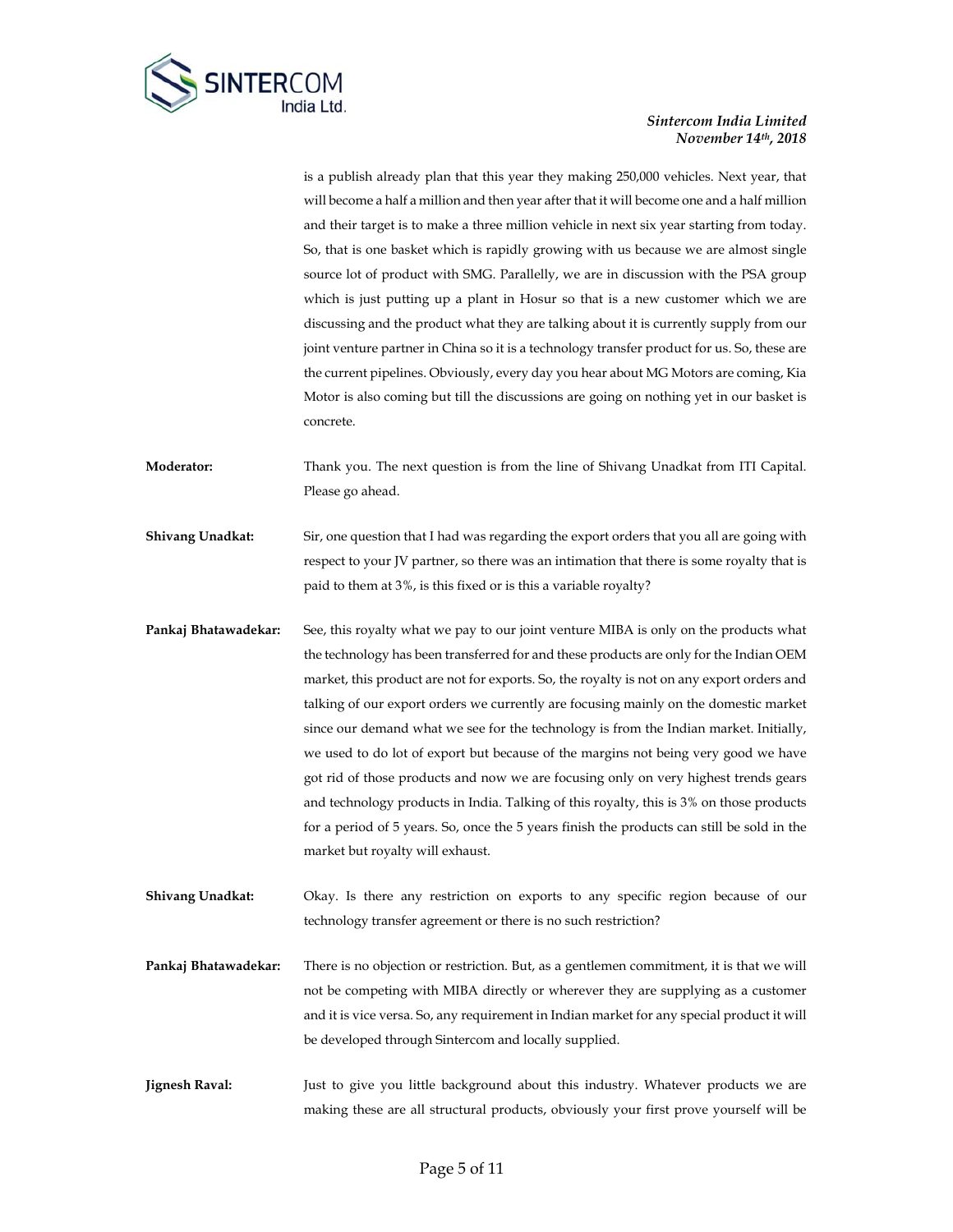

domestic footprint whether the product, the quality repeatability, everything. Now, we have a trend with us for 5 years that yes, more than 3 million vehicles are running on this road, 4 million motorcycles are running on this road with our gear. So, now we are looking at some export opportunity. We grabbed one opportunity from Eaton Brazil which we just started in small way but we are looking at some in China also; now, some customer base in China and US but nothing concrete yet in our hand.

- **Shivang Unadkat:** Would it be possible to quantify the order book as on date?
- **Jignesh Raval:** Quantify the?

**Shivang Unadkat:** Order book.

**Pankaj Bhatawadekar:** You are talking of the export order or the current order book?

**Shivang Unadkat:** Current order book overall the company has today.

**Pankaj Bhatawadekar:** See, as most of the component what we supply we are single source to this OEMs like Mahindra, Maruti, Bajaj. So, we always have an open order we get a firm schedule for one quarter and tentative schedule for next period, up to one year. So, it is difficult to quantify as a book work order because whatever Maruti is going to make diesel engine those orders are with us because we are single source. If, we do not supply they cannot make any vehicle same is the case with Mahindra or Bajaj or Fiat.

- **Shivang Unadkat:** Okay, fair enough sir. And, what platforms of Maruti are we on right now?
- **Pankaj Bhatawadekar:** Maruti we are across the board all platforms like Swift, Alto etc.
- **Jignesh Raval:** You can see our presentation.

**Pankaj Bhatawadekar:** Almost, all platforms of Maruti we are there be it a diesel vehicle, be it a petrol we are almost their diesel I can specifically say the two gears we are purely single source on across all vehicles of Maruti and Fiat.

- **Shivang Unadkat:** Sure. And, this Fiat Jeep order that is there so that is order with Fiat India is there any talks of global order with Fiat or anything or is that something you are looking?
- **Jignesh Raval:** Basically, that engine globally Fiat makes around 1.5 million vehicles engines in Europe as well as in China. So, obviously that it is our object to get locally develop and start export those gears but that always happen once the validation is over then and then we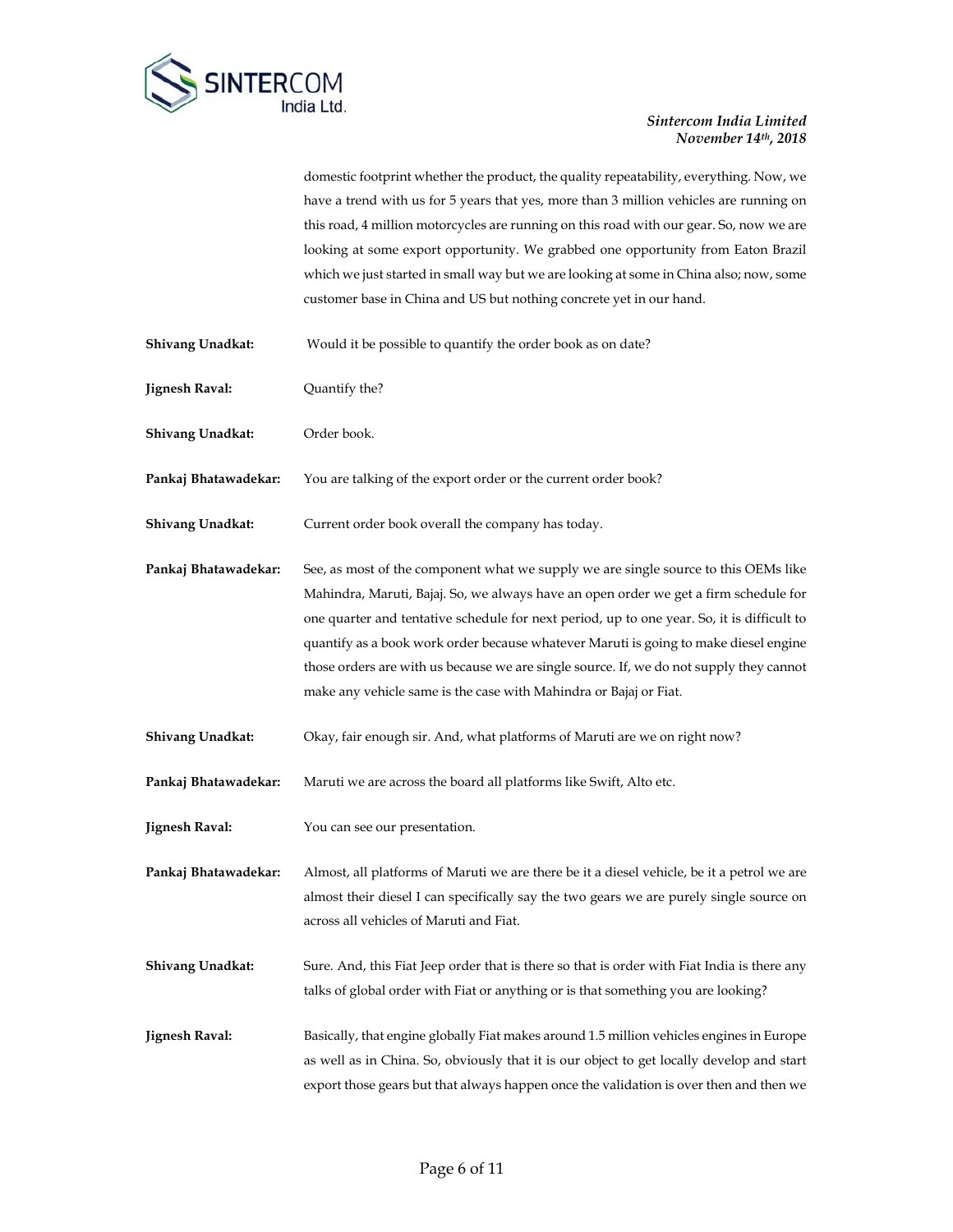

can pursue it so currently yes opportunity is there but I cannot commit, comment on that at this moment unless the validation is over.

**Shivang Unadkat:** Okay. Just one last question on the capacity utilization. So, right now what would be the capacity utilization approximately?

**Jignesh Raval:** I think so, this year we should be around what we are saying is around 55% to 56% for FY19 compare to our install capacity and next year we should touch around 75% on install capacity.

**Moderator:** Thank you. The next question is from the line of Umang Shah from Edelweiss. Please go ahead.

**Umang Shah:** One of my question of the order book, in order work you said that you have a quarterly and then full yearly estimated order book. We are just looking at the estimated order book so that we can get a fair view whether the tonnage that we will be operating like 55% to 56% of our total tonnage whether that is achievable, what would be the average selling price per kg or something like that? Even the estimates will work perfectly fine.

**Pankaj Bhatawadekar:** So Umang, as I mentioned this is the order book we are talking of the capacity utilization of 2000 tons is based on this order book. So, we have variety of programs and values so it is difficult to give a value of this but rough estimate current our conversion is roughly Rs. 500 to Rs. 530 per kg so based on that for 2000 tons we can get an estimate or roughly Rs. 100-110 crore for this year as order book based on this. And, as Mr. Raval has mentioned some time ago next year we are targeting capacity utilization around 70-75%. The same conversion you can get a fair value of the order book.

Umang Shah: Agreed. Sir, one more question, if you could even give out the percentage share of Maruti, Mahindra and Bajaj to our total revenue of H1FY19 that would be wonderful and also what is the change in sourcing so earlier if I am not wrong in FY18 we were around 92% sourcing from Maruti and 93% for Mahindra. Now, whether the mix has changed or we are still at the same level?

**Jignesh Raval:** FY18, Maruti was at somewhere around 48% was Maruti on FY18. And, this year now it become 45% Maruti for H1FY19. In Mahindra, it becomes 30%, 7% is Fiat, 11% Bajaj and balance 7-8% I have couple of customers, these are Tier I customers.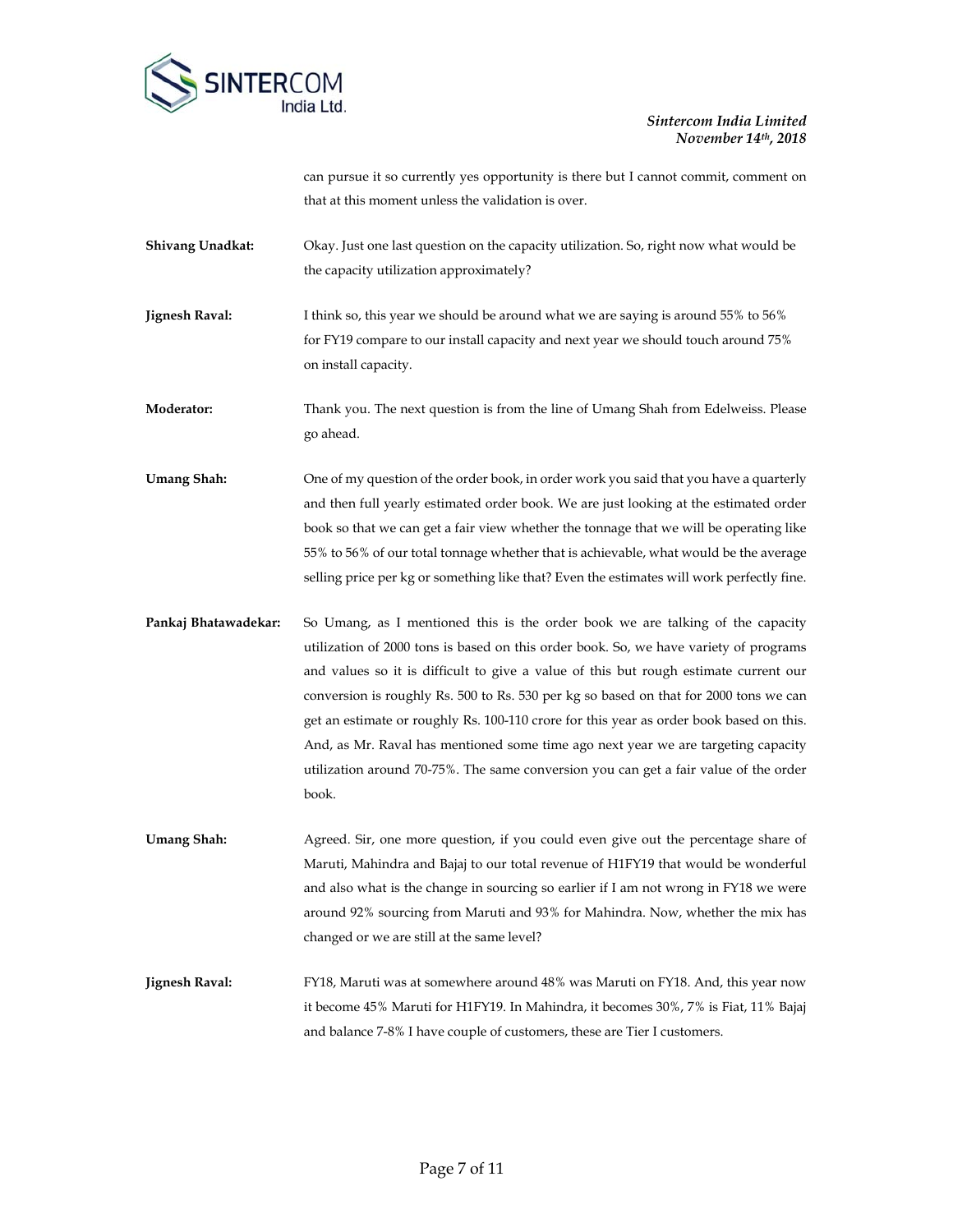

| <b>Umang Shah:</b>    | Okay got it. Sir, Maruti we are increasing number of products with them but the<br>revenue share has dropped so again the normal OEM hand twisting has been<br>happening reduction in pricing for a supply.                                                                                                                                                                                                                                       |
|-----------------------|---------------------------------------------------------------------------------------------------------------------------------------------------------------------------------------------------------------------------------------------------------------------------------------------------------------------------------------------------------------------------------------------------------------------------------------------------|
| Pankaj Bhatawadekar:  | If you see the other customers are growing so that is the reason my absolute number<br>Maruti is still growing with me but because my other customer is growing like Fiat<br>initially used to be 4-5% now it has come up to 7%. So, because of that change we see a<br>slight percentage change in the Maruti mix. In terms of absolute value Maruti still<br>remains our top most customer.                                                     |
| <b>Umang Shah:</b>    | The presentation for H1FY19 is out because I am a bit confused I could not see.                                                                                                                                                                                                                                                                                                                                                                   |
| Pankaj Bhatawadekar:  | Presentation for H1FY19 is not yet out we will be doing it tomorrow.                                                                                                                                                                                                                                                                                                                                                                              |
| <b>Umang Shah:</b>    | Alright, perfect. Then I can get the number of vehicles per client from there so that is<br>why.                                                                                                                                                                                                                                                                                                                                                  |
| Moderator:            | Thank you. The next question is from the line of Ritwik Seth from Deep Finance. Please<br>go ahead.                                                                                                                                                                                                                                                                                                                                               |
| <b>Ritwik Seth:</b>   | Sir, firstly you said that the Zero-backlash gear is for Jeep right that has been awarded?                                                                                                                                                                                                                                                                                                                                                        |
| <b>Jignesh Raval:</b> | Yes.                                                                                                                                                                                                                                                                                                                                                                                                                                              |
| <b>Ritwik Seth:</b>   | From when do we expect to start production?                                                                                                                                                                                                                                                                                                                                                                                                       |
| <b>Jignesh Raval:</b> | We are expecting the validation and everything should be over by June 2019.                                                                                                                                                                                                                                                                                                                                                                       |
| <b>Ritwik Seth:</b>   | Okay, so after that. And, typically how long does it take to test with the customer, then<br>validating and then going into commercial production.                                                                                                                                                                                                                                                                                                |
| <b>Jignesh Raval:</b> | That is what we are saying we are now submitting the sample in end of November. It<br>will four months to five months validation and then finalization; because, this is only<br>one-part validation it is not a vehicle validation because currently they are using the<br>same part which is import part coming from Europe and they are localizing it. So, that<br>is why June 2019 should be the SOP plan for this part, start of production. |
| <b>Ritwik Seth:</b>   | Okay. And, suppose you are doing validation part for the entire thing from scratch so<br>how long does it take?                                                                                                                                                                                                                                                                                                                                   |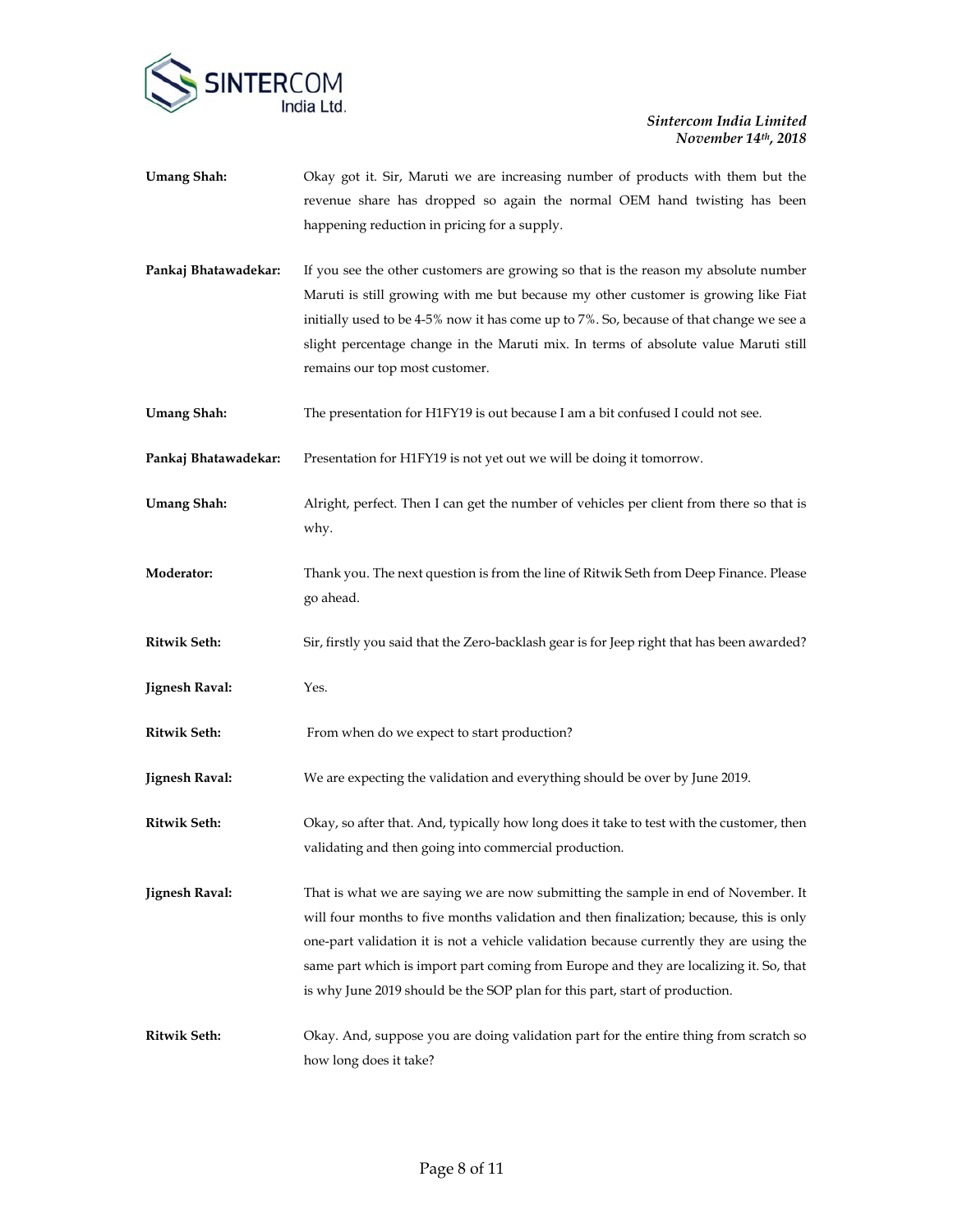

| <b>Jignesh Raval:</b> | That depends upon the OEM but normally from 18 months to 24 months. Like the<br>product which this year we are developing or which are under development in my<br>engineering these are all potentially SOPs are Jan 2020 for BS VI compliance. |
|-----------------------|-------------------------------------------------------------------------------------------------------------------------------------------------------------------------------------------------------------------------------------------------|
| <b>Ritwik Seth:</b>   | Okay. So that has been going on since last six months.                                                                                                                                                                                          |
| <b>Jignesh Raval:</b> | Yes.                                                                                                                                                                                                                                            |
| <b>Ritwik Seth:</b>   | Okay. And, if you can give the net debt figure as on September.                                                                                                                                                                                 |
| Pankaj Bhatawadekar:  | Can you please repeat I could not hear you?                                                                                                                                                                                                     |
| <b>Ritwik Seth:</b>   | Net debt figure as on September?                                                                                                                                                                                                                |
| Pankaj Bhatawadekar:  | As on September, our net debt was around Rs. 22 crores.                                                                                                                                                                                         |
| <b>Ritwik Seth:</b>   | And, any guidance on this like directionally or it should remain around this?                                                                                                                                                                   |
| Pankaj Bhatawadekar:  | No, the long-term debts what we have is around Rs. 10 crore which will continue to<br>repay, so we expect long terms debt to be repaid completely within two years.                                                                             |
| <b>Ritwik Seth:</b>   | Okay. And, balance will be for the working capital?                                                                                                                                                                                             |
| Pankaj Bhatawadekar:  | Balance will be working capital, which at this point we do not see any reason to reduce<br>it for this point but again depending on the two years capacity requirement and all, we<br>will take a call on that.                                 |
| Moderator:            | Thank you. The next question is a follow up question from the line of Umang Shah from<br>Edelweiss. Please go ahead.                                                                                                                            |
| <b>Umang Shah:</b>    | Sir, if you could give on the absolute volume number for H1FY19 versus H1FY18.                                                                                                                                                                  |
| Pankaj Bhatawadekar:  | In H1FY19 in terms of volume tonnage we were around 790 tons this year and against<br>that previous H1FY18 was 720 tons.                                                                                                                        |
| Moderator:            | Thank you. The next question is from the line of Shivang Unadkat from ITI Capital.<br>Please go ahead.                                                                                                                                          |
| Shivang Unadkat:      | Just one more question on the balance sheet side. So, I think there is a large CWIP<br>amount that is there on the balance sheet so is this pertaining to some new order or the<br>IPO clippage that you had raised?                            |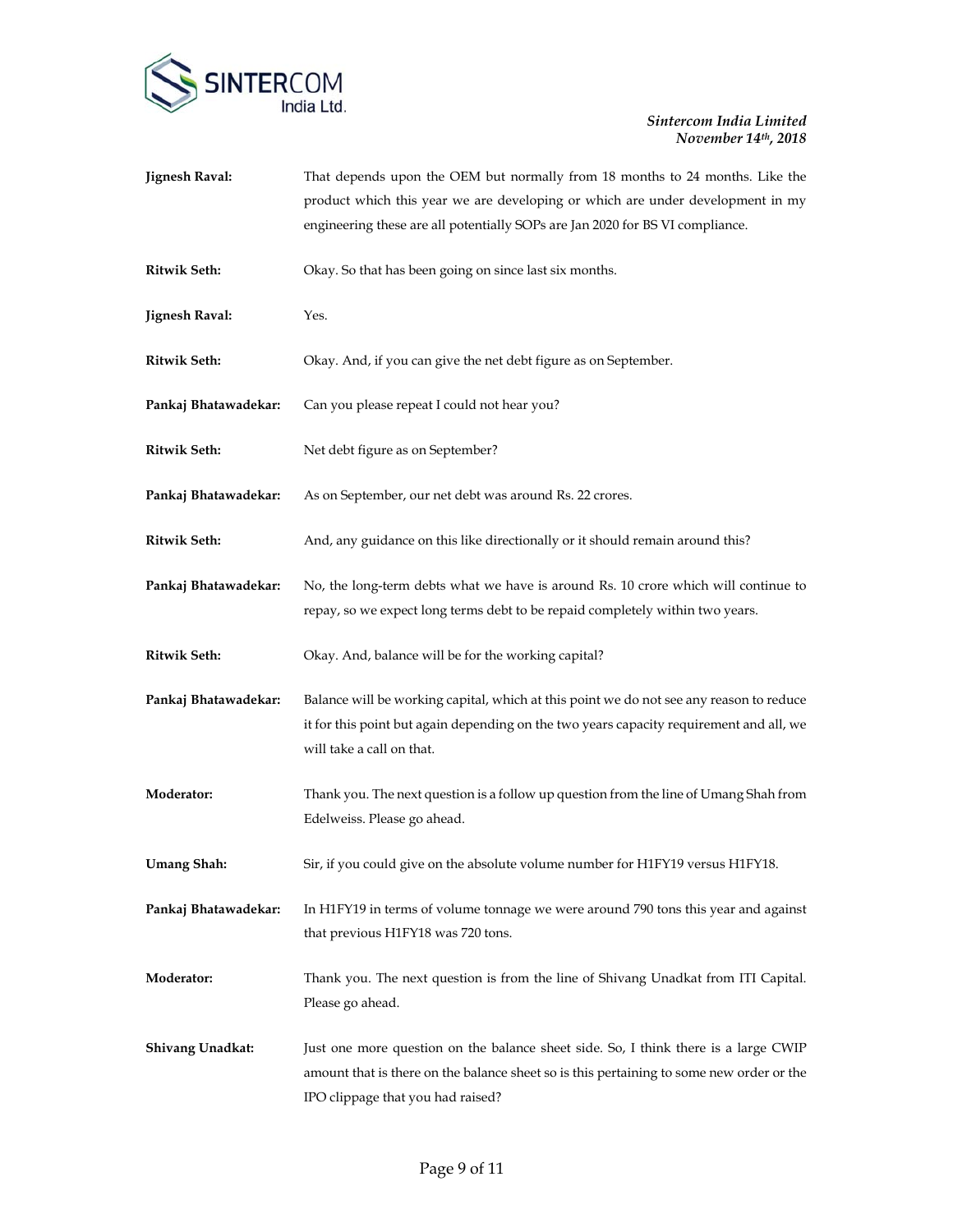

| Pankaj Bhatawadekar:  | This machine what we mentioned that is operation now on $30th$ September that was<br>under installation the main machine from the IPO process as of the closing date it was<br>under installation which has been subsequently installed that is now in serial<br>production.                                                                       |
|-----------------------|----------------------------------------------------------------------------------------------------------------------------------------------------------------------------------------------------------------------------------------------------------------------------------------------------------------------------------------------------|
| Moderator:            | Thank you. The next question is from the line of Sunny Agarwal from PNB Investments.<br>Please go ahead.                                                                                                                                                                                                                                           |
| Sunny Agarwal:        | Sir, apart from auto I believe we have also, our focus is also on aerospace, defense,<br>medical and consumer product. So, what is the plan there? And, are those segments in<br>the focus as of now or those are not the focus area?                                                                                                              |
| <b>Jignesh Raval:</b> | See, this year as you see the commercial segment and off road equipment's are booming<br>in India. So, FY19 and FY20 our major focus is to develop the commercial segment<br>products and off road equipment, medical and aerospace is beyond FY20. Because, we<br>are currently really totally booked on the new developments which are currently |

**Sunny Agarwal:** Okay, understood. And, sir if you can throw some light on competitive intensity in our business?

happening for this year and next year.

- **Jignesh Raval:** As the overall volume is growing compared to last year versus this year and there are only three players in this segment. We ourselves, GKN Sinter and SFL so all suppliers are really booming in terms of capacity they are alike, they are utilizing maximum capacity because Maruti is really rocking, Hyundai is also rocking, Mahindra's new vehicle what Mahindra has launched it is really showing us big numbers. So, I don't see anybody have and obvious the OEMs are increasing so Tier I and what they buy also the smaller supplier base are also fully utilized currently.
- **Sunny Agarwal:** Okay. Sir just a last question, I believe as of now our revenue mix on diesel and gasoline are around 55-45 as of FY18 and now gradually with the price difference of diesel and petrol reducing substantially going forward the market will get inclined more towards the gasoline side. So, how are we placed to tackle these constraints which is going to come for overall?
- **Jignesh Raval:** As far as the transmission is concerned it is the OEM that normally use the common transmission between diesel and gasoline. They change some ratios, based on my book of business by FY20 our petrol should be around 55% to 60% and diesel will become 40% based on today's forecast. For us, these are all driven by OEMs because as I say my product goes, my transmission product has gone whether it is a petrol engine or diesel